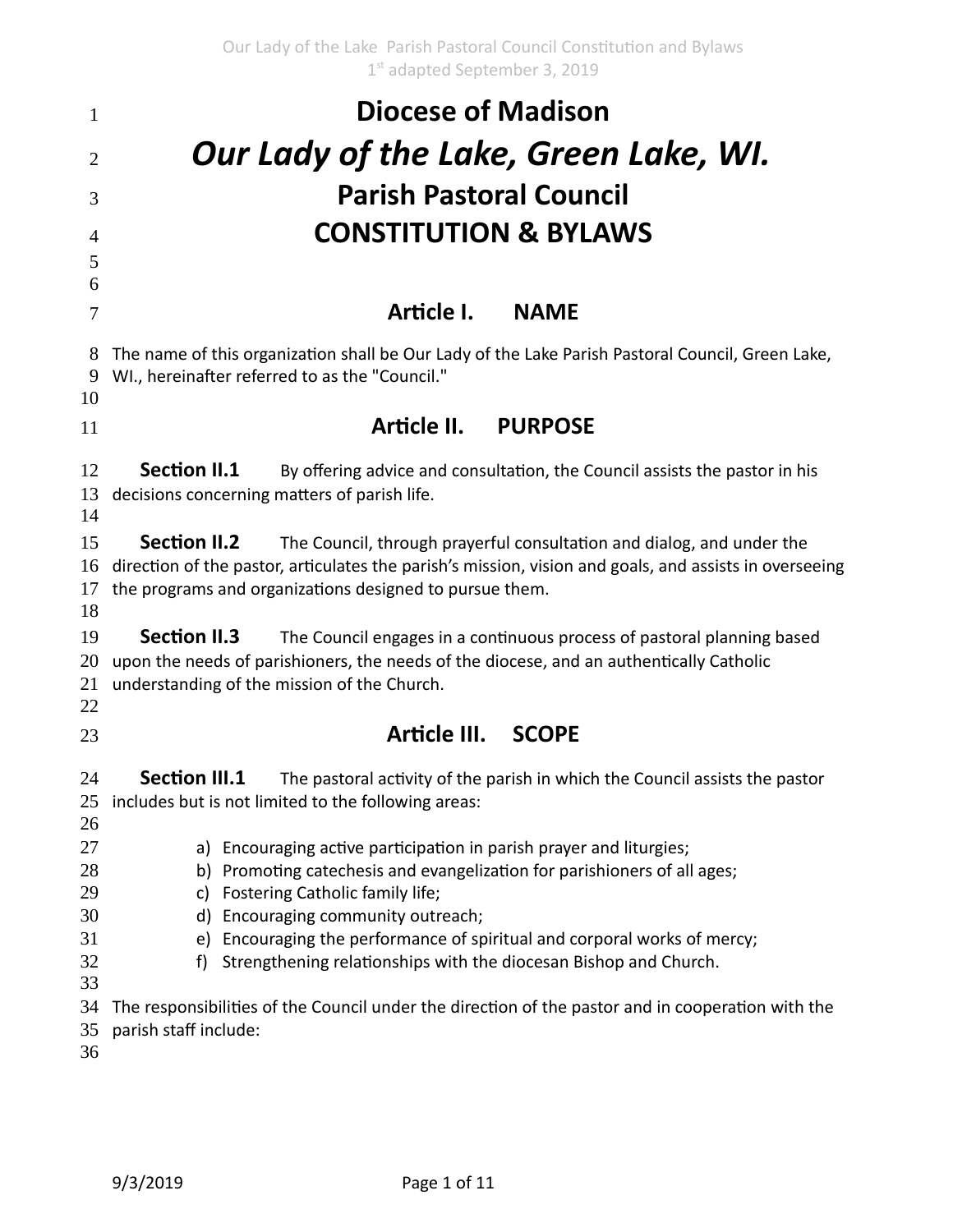Our Lady of the Lake Parish Pastoral Council Constitution and Bylaws 1st adapted September 3, 2019

| 37<br>38<br>39<br>40<br>41<br>42<br>43<br>44<br>45 | Discerning the strengths and needs of the parish community;<br>g)<br>Developing and maintaining a parish mission statement;<br>h)<br>Engaging in ongoing strategic planning;<br>i)<br>Assisting in the establishment of pastoral goals, priorities and action plans for the<br>j)<br>parish;<br>k) Assisting in the formation of parish policies concerning pastoral matters;<br>Fostering communication among different parish entities;<br>$\vert$<br>m) Evaluating programs and processes. |  |  |
|----------------------------------------------------|-----------------------------------------------------------------------------------------------------------------------------------------------------------------------------------------------------------------------------------------------------------------------------------------------------------------------------------------------------------------------------------------------------------------------------------------------------------------------------------------------|--|--|
| 46                                                 | <b>Section III.2</b>                                                                                                                                                                                                                                                                                                                                                                                                                                                                          |  |  |
| 47                                                 | In any case where any member of the Council interprets an action of the                                                                                                                                                                                                                                                                                                                                                                                                                       |  |  |
| 48                                                 | Council or any of its committees to be outside the limits set forth in Section 1, that member shall                                                                                                                                                                                                                                                                                                                                                                                           |  |  |
| 49                                                 | present such interpretation no later than the next meeting of the Council and ask for                                                                                                                                                                                                                                                                                                                                                                                                         |  |  |
| 50                                                 | reconsideration. Pending consideration, the effect of the action shall be suspended.                                                                                                                                                                                                                                                                                                                                                                                                          |  |  |
| 51                                                 | <b>Section III.3</b>                                                                                                                                                                                                                                                                                                                                                                                                                                                                          |  |  |
| 52                                                 | In any case where reconsideration has failed to resolve the matter, any                                                                                                                                                                                                                                                                                                                                                                                                                       |  |  |
| 53                                                 | Council member may then take the matter to the Office of the Bishop or one appointed by him,                                                                                                                                                                                                                                                                                                                                                                                                  |  |  |
| 54                                                 | for clarification or arbitration. Any decision resulting from such an appeal shall be final. In the                                                                                                                                                                                                                                                                                                                                                                                           |  |  |
| 55                                                 | meantime, the effect of the action shall remain suspended.                                                                                                                                                                                                                                                                                                                                                                                                                                    |  |  |
| 56                                                 | Article IV.<br><b>MEMBERSHIP</b>                                                                                                                                                                                                                                                                                                                                                                                                                                                              |  |  |
| 57                                                 | <b>Section IV.1</b>                                                                                                                                                                                                                                                                                                                                                                                                                                                                           |  |  |
| 58                                                 | The Council shall be comprised of 6 members, all of whom must be                                                                                                                                                                                                                                                                                                                                                                                                                              |  |  |
| 59                                                 | baptized, practicing Catholics, at least 18 years old, registered members of the parish, and                                                                                                                                                                                                                                                                                                                                                                                                  |  |  |
| 60                                                 | participants in the parish worship life, especially Mass and the sacraments.                                                                                                                                                                                                                                                                                                                                                                                                                  |  |  |
| 61                                                 | <b>Section IV.2</b>                                                                                                                                                                                                                                                                                                                                                                                                                                                                           |  |  |
| 62                                                 | The Council shall have 3 ex-officio members: the pastor and the two lay                                                                                                                                                                                                                                                                                                                                                                                                                       |  |  |
| 63                                                 | trustees from the parish. Ex officio members participate fully in all Council decisions, but do not                                                                                                                                                                                                                                                                                                                                                                                           |  |  |
| 64                                                 | vote.                                                                                                                                                                                                                                                                                                                                                                                                                                                                                         |  |  |
| 65                                                 | <b>Section IV.3</b>                                                                                                                                                                                                                                                                                                                                                                                                                                                                           |  |  |
| 66                                                 | The Council shall have 6 at-large members; they shall be selected from and                                                                                                                                                                                                                                                                                                                                                                                                                    |  |  |
| 67                                                 | by the registered membership of each parish 18 years of age or older through discernment /                                                                                                                                                                                                                                                                                                                                                                                                    |  |  |
| 68                                                 | election.                                                                                                                                                                                                                                                                                                                                                                                                                                                                                     |  |  |
| 69                                                 | <b>Section IV.4</b>                                                                                                                                                                                                                                                                                                                                                                                                                                                                           |  |  |
| 70                                                 | The term for at-large members shall be three years and shall be limited to                                                                                                                                                                                                                                                                                                                                                                                                                    |  |  |
| 71                                                 | two consecutive terms. The new members shall begin their terms with the conclusion of the                                                                                                                                                                                                                                                                                                                                                                                                     |  |  |
| 72                                                 | annual transition meeting. New terms begin July 1st.                                                                                                                                                                                                                                                                                                                                                                                                                                          |  |  |
| 73                                                 | Article V.<br><b>NOMINATION AND SELECTION OF NEW MEMBERS</b>                                                                                                                                                                                                                                                                                                                                                                                                                                  |  |  |
| 74                                                 | <b>Section V.1</b>                                                                                                                                                                                                                                                                                                                                                                                                                                                                            |  |  |
| 75                                                 | At each annual selection, one members shall be selected for a term of                                                                                                                                                                                                                                                                                                                                                                                                                         |  |  |
| 76                                                 | three years to fill the vacancy caused by the member whose term is due to expire.                                                                                                                                                                                                                                                                                                                                                                                                             |  |  |
| 77<br>78                                           | <b>Section V.2</b><br>At least 60 days prior to each annual selection of new members the<br>chairperson shall ask the parish Secretary Trustee to lead the Selection Committee. The Selection                                                                                                                                                                                                                                                                                                 |  |  |

79 Committee's responsibility is to manage all aspects of a common selection process in the parish,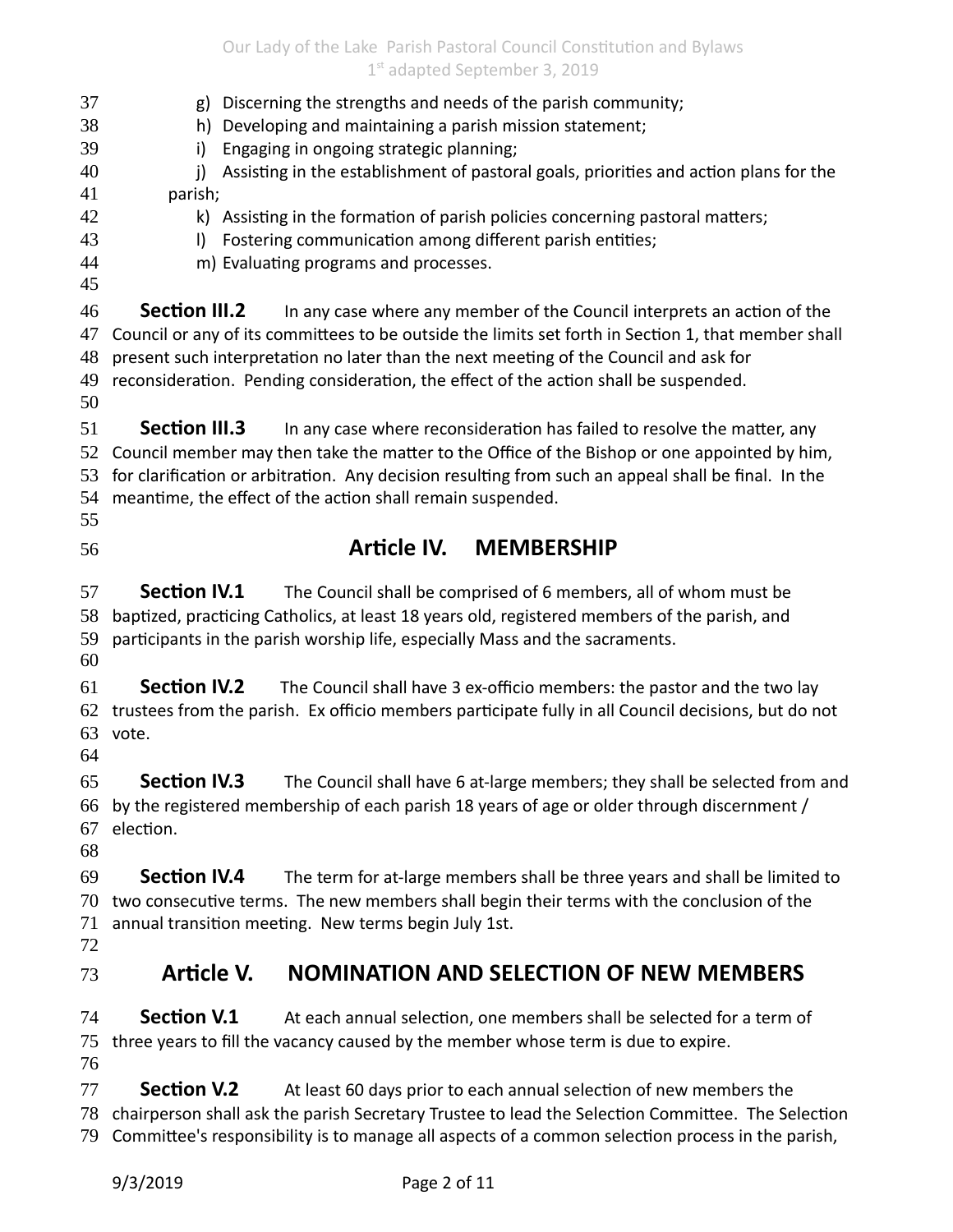| 80  | including: selection of new members should begin in April and elections being held in May, with |                                                                                    |  |
|-----|-------------------------------------------------------------------------------------------------|------------------------------------------------------------------------------------|--|
| 81  | new council members taking office by July 1.)                                                   |                                                                                    |  |
| 82  |                                                                                                 |                                                                                    |  |
| 83  |                                                                                                 | a) Education of Parishioners:                                                      |  |
| 84  |                                                                                                 | Education is done through bulletin and pulpit announcements about the<br>(i)       |  |
| 85  |                                                                                                 | Council and the selection process for at least two weeks. Ask parishioners to give |  |
| 86  |                                                                                                 | prayerful consideration to nominating other parishioners or themselves for the     |  |
| 87  |                                                                                                 | Council.                                                                           |  |
| 88  |                                                                                                 |                                                                                    |  |
| 89  |                                                                                                 | b) Nomination:                                                                     |  |
| 90  |                                                                                                 | Make nomination forms available at all liturgies on one designated<br>(i)          |  |
| 91  |                                                                                                 | weekend. Parishioners should write down the names of persons they feel have        |  |
| 92  |                                                                                                 | the essential characteristics of a Council member. Upon receipt of the names of    |  |
| 93  |                                                                                                 | the nominated persons, the Council will, through a prayerful discernment process   |  |
| 94  |                                                                                                 | with the pastor, designate those who pass the requirements for the position on     |  |
| 95  |                                                                                                 | the Council.                                                                       |  |
| 96  |                                                                                                 |                                                                                    |  |
| 97  |                                                                                                 | c) Notification:                                                                   |  |
| 98  |                                                                                                 | Selection Committee members inform persons whose names were accepted<br>(i)        |  |
| 99  |                                                                                                 | by the Council after their discernment, of their nominations and of the required   |  |
| 100 |                                                                                                 | orientation. At least 30 days before the date of selection, the Selection          |  |
| 101 |                                                                                                 | Committee publishes in the parish bulletin the names of those who have agreed      |  |
| 102 |                                                                                                 | to continue in the nomination process. (Notification should include information    |  |
| 103 |                                                                                                 | about responsibilities of council members and an invitation to attend the next     |  |
| 104 |                                                                                                 | council meeting.)                                                                  |  |
| 105 |                                                                                                 |                                                                                    |  |
| 106 |                                                                                                 | d) Orientation:                                                                    |  |
| 107 |                                                                                                 | The Selection Committee plans a local orientation session and may require<br>(i)   |  |
| 108 |                                                                                                 | nominees' attendance at that session.                                              |  |
| 109 |                                                                                                 |                                                                                    |  |
| 110 |                                                                                                 | e) Acceptance:                                                                     |  |
| 111 |                                                                                                 | Those who accept nomination as Council members participate on the final<br>(i)     |  |
| 112 |                                                                                                 | slate of nominees or discernment session. The Selection Committee ensures that     |  |
| 113 |                                                                                                 | the slate of nominees is representative of the parish community. In no event shall |  |
| 114 |                                                                                                 | any persons be deemed nominated unless the Selection Committee receives an         |  |
| 115 |                                                                                                 | expression of willingness to serve. If a member of the Selection Committee         |  |
| 116 |                                                                                                 | becomes a nominee, that person ceases to be a Selection Committee member.          |  |
| 117 |                                                                                                 |                                                                                    |  |
| 118 | f)                                                                                              | <b>Final Slate of Nominees:</b>                                                    |  |
| 119 |                                                                                                 | Typically, the names of three nominees should be on the slate. Nominees<br>(i)     |  |
| 120 |                                                                                                 | submit biographical information and their statement of parish vision to the        |  |
| 121 |                                                                                                 | Selection Committee of new members.                                                |  |
| 122 |                                                                                                 |                                                                                    |  |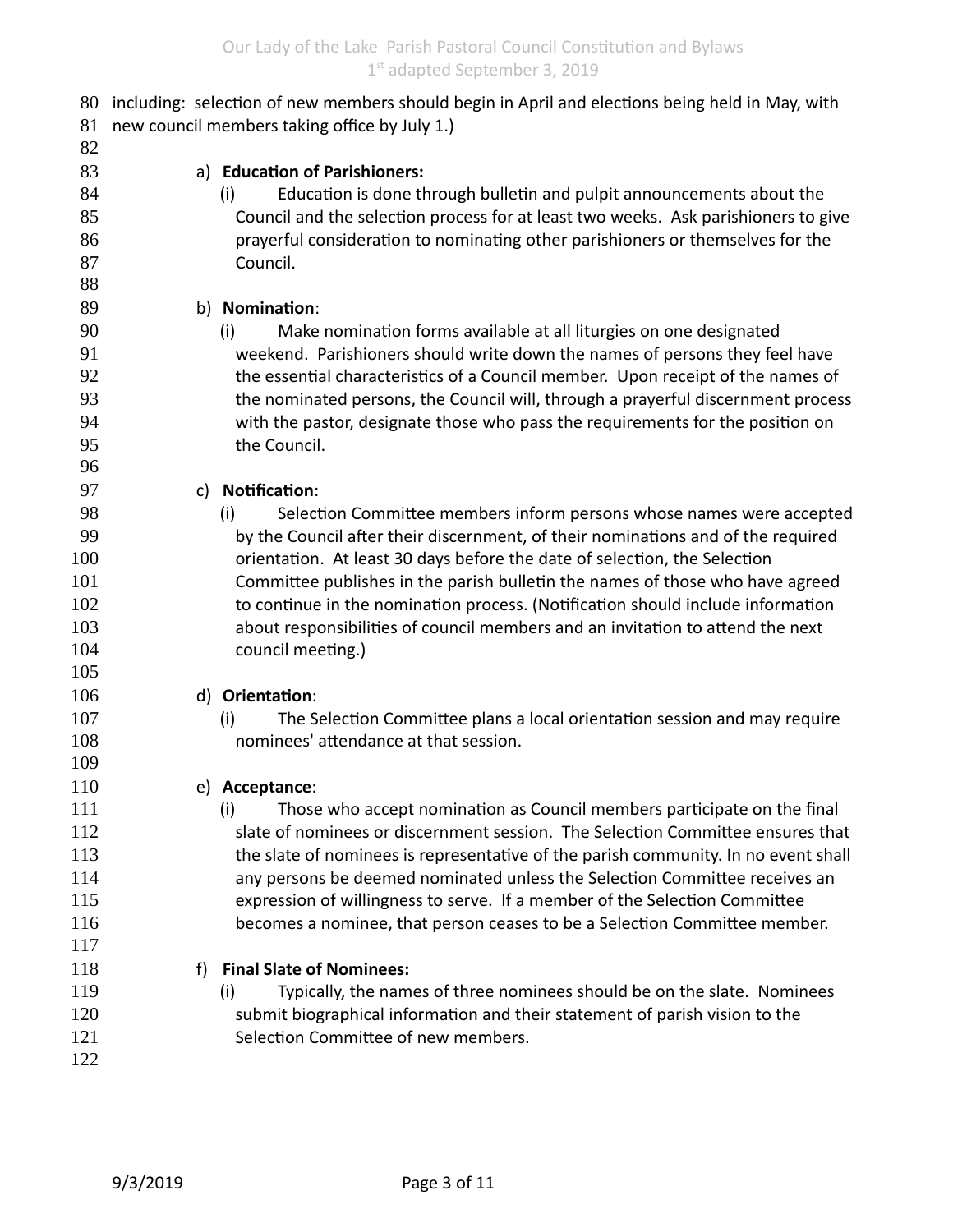g) **Facilitation:** 123

124 The Selection Committee facilitates the actual selection process and informs the parish of the 125 results. (The selection of new members for the Council shall be by discernment before the 126 publication of the names for the nomination.)

127

**Section V.3** At the election weekend, the Selection Committee provides ballots for all 129 parishioners. The Selection Committee administers, supervises, tabulates and keeps records of 130 the election. A tie vote is resolved by lot. Furthermore: In the context of prayer and with the help 131 of a facilitator, nominees and council members enter into prayerful dialogue until the nominees 132 who are best suited to serve on the council at this time are discerned. 128 133

134

## **Article VI. VACANCIES AND REMOVALS**

**Section VI.1** Any member of the Council may resign by filing a written resignation with 136 the pastor, with a copy to the chairperson. 135

137

**Section VI.2** At any meeting of the Council, any at-large member may be removed for 139 good cause by consensus or by an affirmative vote of three-fourths of the Council. Any member 138

140 whose removal has been proposed shall be given an opportunity to be heard at the meeting.

141 Good cause includes missing two consecutive meetings without good reason, physical or mental

142 incapacity, or failure to perform duties as a Council member.

143

**Section VI.3** A vacancy among the at-large members shall be filled by one appointed to 145 serve the remainder of the term. The pastor will make appointment, after consulting the particular parish council members. Consideration should be given to previous nominees. 144 146 147

148

## **Article VII. OFFICERS**

**Section VII.1** The officers of the Council shall be a chairperson, a vice-chairperson and a 150 secretary. They shall be selected by and from the Council at the annual transition meeting. They 151 shall serve for a one-year term beginning with the conclusion of the transition meeting. Ex officio 152 members of the Council are ineligible to serve as Council officers or committee chairpersons. 149 153

**Section VII.2** The pastor is the president of the council. 154

155

**Section VII.3** Selection of Council officers shall be by discernment/election from and by 157 the Council members present at the annual transition meeting. Offices shall be filled in the 158 following order: chairperson, vice-chairperson and secretary. 156

159

**Section VII.4** At the annual transition meeting following the annual selection of new 161 Council members, both newly selected members and existing Councilors meet together for the 162 purpose of selecting Council officers for the following year. 160

163

**Section VII.5** No Council officer may serve more than three consecutive one-year terms 165 in any one office. 164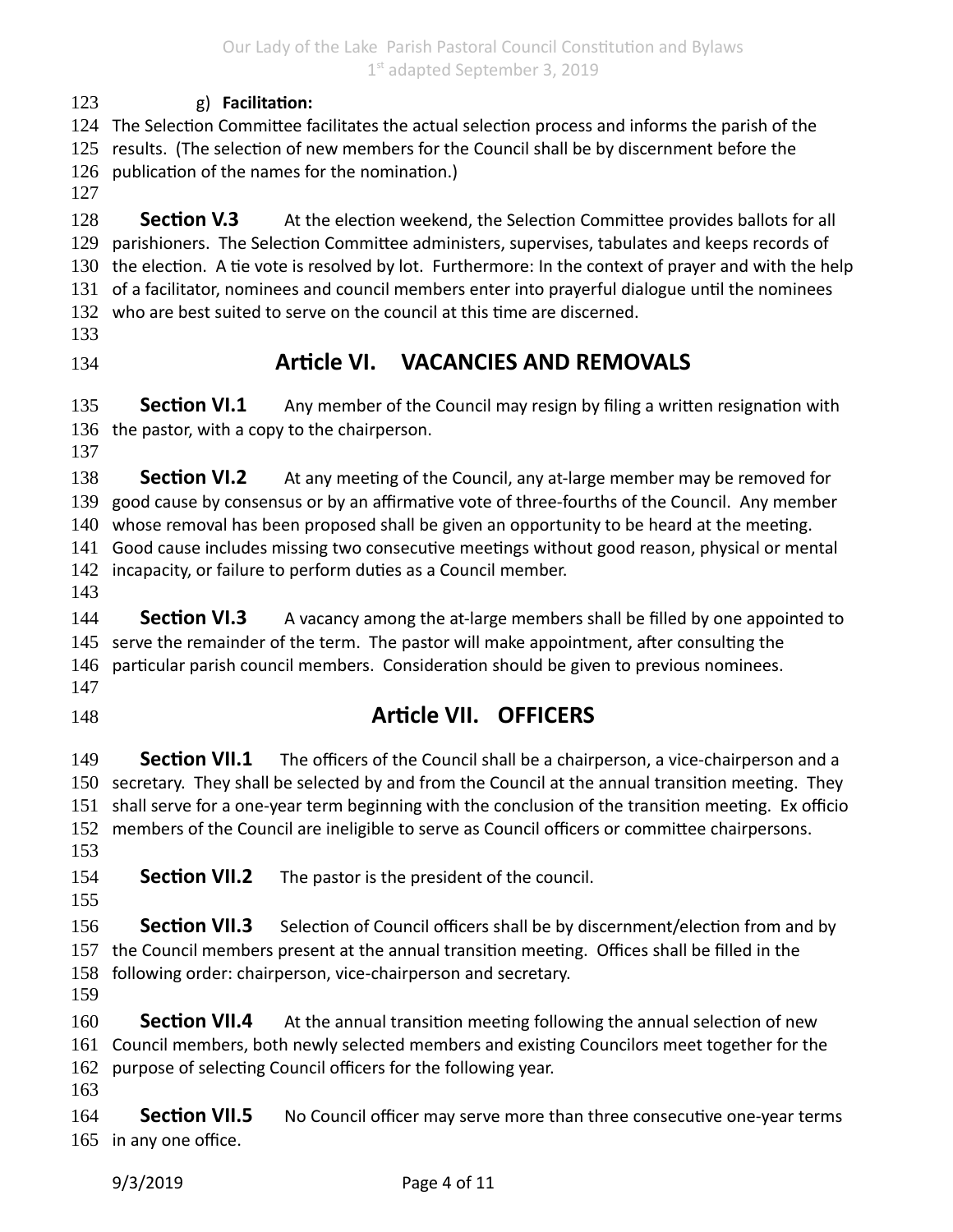| 166 |                                                                                                  |  |  |
|-----|--------------------------------------------------------------------------------------------------|--|--|
| 167 | <b>Section VII.6</b><br>The chairperson:                                                         |  |  |
| 168 |                                                                                                  |  |  |
| 169 | a) Is aware of the tasks and responsibilities of the Council and communicates these to           |  |  |
| 170 | the Council, committees and parish community.                                                    |  |  |
| 171 | b) Organizes/coordinates activities and processes of the Council. Develops and                   |  |  |
| 172 | maintains an annual Council calendar consistent with the parish calendar.                        |  |  |
| 173 | c) Prepares the meeting agendas with the Executive Committee for publication in the              |  |  |
| 174 | parish bulletin the weekend before the meeting or posted for parishioners to review.             |  |  |
| 175 | Submits the agenda to Council members at least 3 days before the meeting.                        |  |  |
| 176 | d) Provides formation/education for Council members, utilizing the parish staff and              |  |  |
| 177 | offerings at the Diocesan levels.                                                                |  |  |
| 178 | e) Conducts meetings by assisting the Council members to work together effectively               |  |  |
| 179 | and arrive at appropriate decisions through consensus.                                           |  |  |
| 180 | Monitors implementation of all Council decisions.<br>f)                                          |  |  |
| 181 | Ensures that a Council budget is established and communicates budget information                 |  |  |
| 182 | to the Finance Council.                                                                          |  |  |
| 183 | h) Assists the next chairperson in understanding the Council's history, responsibilities         |  |  |
| 184 | and resources. Transfers all Council materials to the new chairperson.                           |  |  |
| 185 | Performs duties consistent with the office as the Council may direct.<br>i)                      |  |  |
| 186 | Represents the council at any special designated diocesan meetings.<br>j)                        |  |  |
| 187 |                                                                                                  |  |  |
| 188 | (The chairperson must be skilled at leading meetings of choose some member to facilitate council |  |  |
| 189 | meetings in such a way that all members are heard and allowed to give their input. The           |  |  |
| 190 | chairperson is also responsible for maintaining order and attention at council meetings, and     |  |  |
| 191 | makes sure time is spent in prayer and faith formation. The positions of chair and vice-         |  |  |
| 192 | chairperson are time-consuming. These persons should not be asked to assume other duties on      |  |  |
| 193 | the council or in the parish.)                                                                   |  |  |
| 194 |                                                                                                  |  |  |
| 195 | <b>Section VII.7</b><br>The vice-chairperson:                                                    |  |  |
| 196 |                                                                                                  |  |  |
| 197 | a) Conducts meetings in the absence of the chairperson.                                          |  |  |
| 198 | Becomes chairperson in the event of vacancy.<br>b)                                               |  |  |
| 199 | Performs duties consistent with the office as the chairperson or the Council may<br>C)           |  |  |
| 200 | direct.                                                                                          |  |  |
| 201 | d) (The vice-chairperson can serve the parish in other capacities, especially in any             |  |  |
| 202 | areas of collaboration.)                                                                         |  |  |
| 203 |                                                                                                  |  |  |
| 204 | <b>Section VII.8</b><br>The secretary:                                                           |  |  |
| 205 | Oversees the accurate recording of the minutes of each meeting and sees to it that the minutes   |  |  |
| 206 | and the agenda are made available to the Council members, committee chairpersons, and the        |  |  |
| 207 | parish. Provides a condensed report of the meeting for publication in the parish bulletin.       |  |  |
| 208 |                                                                                                  |  |  |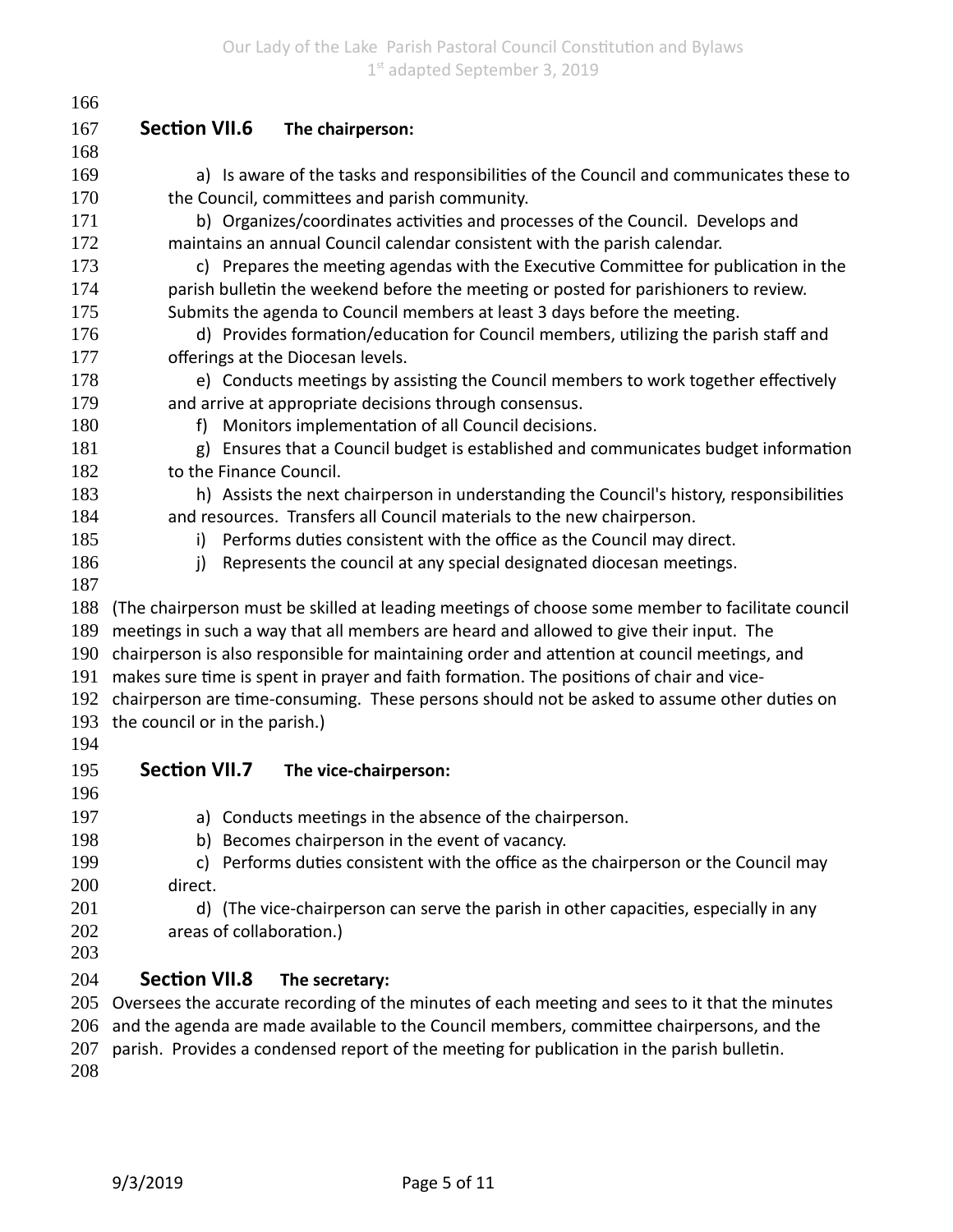Our Lady of the Lake Parish Pastoral Council Constitution and Bylaws 1st adapted September 3, 2019

| 209        | a) Takes attendance at meetings and records absences.                                                                                                       |  |  |
|------------|-------------------------------------------------------------------------------------------------------------------------------------------------------------|--|--|
| 210        | b) Maintains the official list of all Council and standing committee officers and                                                                           |  |  |
| 211        | members and their terms, the list of all ad hoc committee chairpersons and members and                                                                      |  |  |
| 212        | keeps these lists current with regard to addresses and phone numbers.                                                                                       |  |  |
| 213        | c) Works with the parish web administrator to keep the diocesan registry current.                                                                           |  |  |
| 214<br>215 | Completes the diocesan registry form following each annual selection and keeps this list                                                                    |  |  |
| 216        | current by informing the diocese of all changes. The diocesan parish council registry form<br>is updated whenever a change in membership on council occurs. |  |  |
| 217        | d) Reports to the Council all communication; handles correspondence for the Council,                                                                        |  |  |
| 218        | including agendas, minutes, notification of regular and special meetings, notes of thanks,                                                                  |  |  |
| 219        | etc.                                                                                                                                                        |  |  |
| 220        | e) Performs such duties consistent with office as the chairperson or Council many                                                                           |  |  |
| 221        | direct.                                                                                                                                                     |  |  |
| 222        | f) A recorder may be called upon to keep a written record of the meetings. However,                                                                         |  |  |
| 223        | the responsibility rests with the council's secretary. The "recorder" has no rights of                                                                      |  |  |
| 224        | membership or voting.                                                                                                                                       |  |  |
| 225        |                                                                                                                                                             |  |  |
| 226        | <b>Article VIII. MEETINGS</b>                                                                                                                               |  |  |
|            |                                                                                                                                                             |  |  |
| 227        | <b>Section VIII.1</b><br>Regular Council meetings shall be held every other month. (January, March,                                                         |  |  |
| 228        | May, July, September and November)                                                                                                                          |  |  |
| 229        |                                                                                                                                                             |  |  |
| 230        | <b>Section VIII.2</b><br>A quorum consists of two-thirds of the total membership and the pastor's                                                           |  |  |
| 231        | presence.                                                                                                                                                   |  |  |
| 232        |                                                                                                                                                             |  |  |
| 233        | Section VIII.3 A transition meeting shall be held at the July Council meeting after the                                                                     |  |  |
| 234        | annual selection of new Council members. At this meeting the newly selected members join the                                                                |  |  |
| 235        | existing Council for the purpose of selecting Council officers for the following year.                                                                      |  |  |
| 236        |                                                                                                                                                             |  |  |
| 237        | <b>Section VIII.4</b><br>Regular meetings of the Council shall be held at such time, place and date                                                         |  |  |
|            | 238 as the Council may designate. Prayer shall be an integral part of the meeting.                                                                          |  |  |
| 239        |                                                                                                                                                             |  |  |
| 240        | <b>Section VIII.5</b><br>The agenda shall be developed in advance of the meeting based upon the                                                             |  |  |
| 241        | proposals from committees, liaison reports, the Council annual calendar, strategic/mission goals,                                                           |  |  |
| 242        | ongoing needs and concerns of the parish. Parishioners may submit items for consideration to                                                                |  |  |
| 243        | the parish office one week before the meeting. They will be considered by the executive                                                                     |  |  |
| 244        | committee as it prepares the agenda.                                                                                                                        |  |  |
| 245        |                                                                                                                                                             |  |  |
| 246        | <b>Section VIII.6</b><br>Advance notice of the time and place of the meetings of the Council shall                                                          |  |  |
| 247        | be published in the parish bulletin, and all members of the parish shall be entitled and welcome                                                            |  |  |
| 248        | to attend as observers. The Council may open any meeting to discussion by parish members on                                                                 |  |  |
| 249        | such subjects and under such rules as the Council may announce.                                                                                             |  |  |
| 250        |                                                                                                                                                             |  |  |
| 251        | <b>Section VIII.7</b><br>Absence. Notification of intended absence should be given to the Council                                                           |  |  |
|            |                                                                                                                                                             |  |  |

252 Chairperson, Vice-Chairperson or Secretary before the meeting.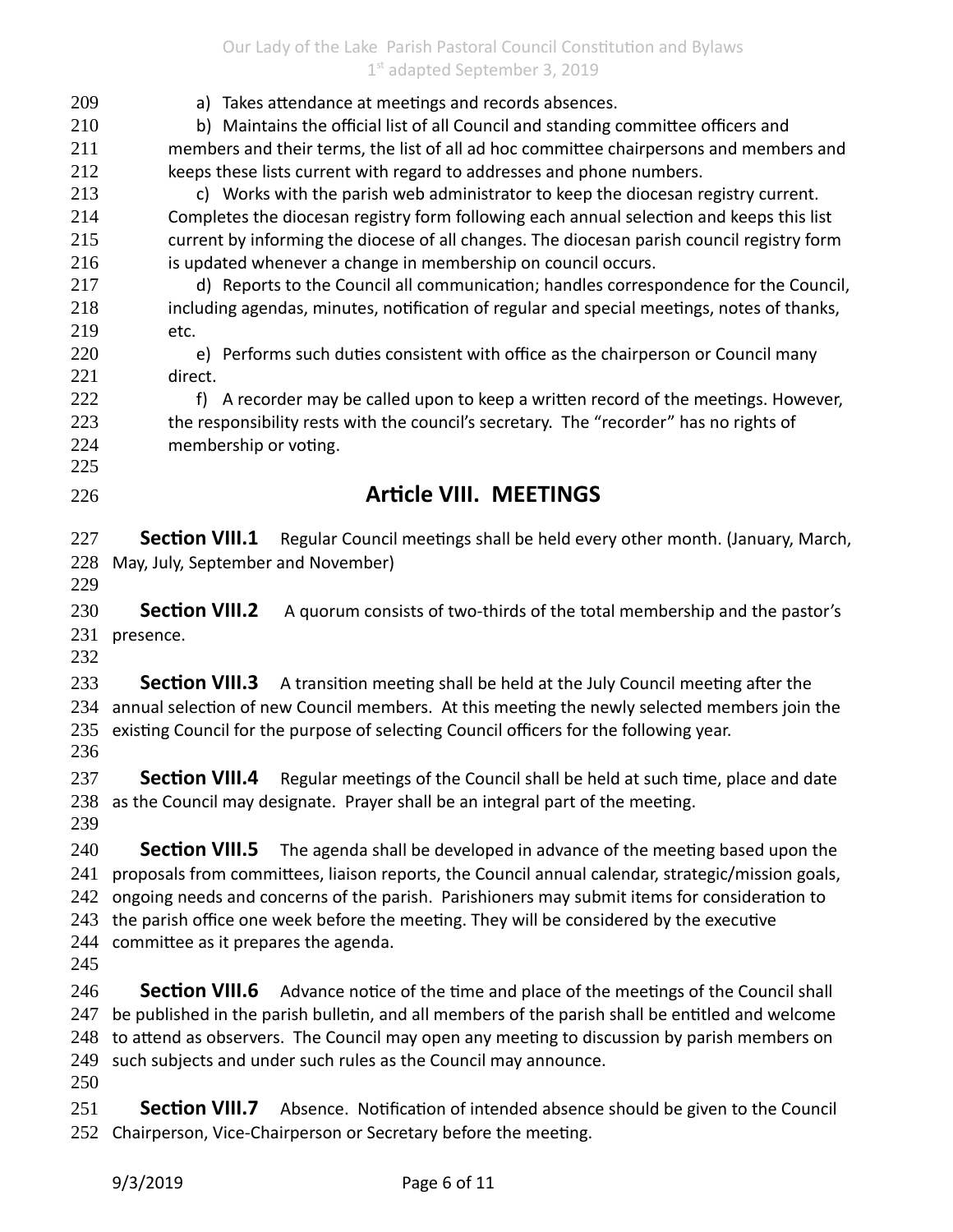**Section VIII.8** Special Meetings. Special meetings may be called by the chairperson, 253

254 pastor or a quorum. Notice of special meetings shall be given to all members within a reasonable 255 time before the meeting, stating its time, place and purpose. No other business than that stated, 256 as the purpose shall be conducted at that meeting.

257

**Section VIII.9** Closed Session. When a question arises at a council meeting that relates to 259 a person's right to privacy, the council may request the absence of visitors for that portion of the 260 meeting. The content of the closed session is confidential, not part of the formal minutes of the 261 meeting nor made public. 258

- 262
- 263

## **Article IX. RELATIONSHIP OF PASTOR TO COUNCIL**

| 264 | The pastor serves as president of the Council. He does not facilitate the Council meetings, that's |  |  |
|-----|----------------------------------------------------------------------------------------------------|--|--|
| 265 | the role of the chair. The pastor presides at the Council by:                                      |  |  |
| 266 |                                                                                                    |  |  |
| 267 | a) Attending all council meetings.                                                                 |  |  |
| 268 | b) Making certain that the scope of the council's concerns reflects the entire mission             |  |  |
| 269 | of the Church;                                                                                     |  |  |
| 270 | c) Helping the council members become a community of faith and build an                            |  |  |
| 271 | atmosphere of openness and trust among them;                                                       |  |  |
| 272 | d) Making certain that Council members have adequate training;                                     |  |  |
| 273 | e) Working with the officers to develop the Council agenda;                                        |  |  |
| 274 | Sharing in the dialogue that leads to the formulation of policy.<br>f                              |  |  |
| 275 | The Council serves in an advisory capacity to the pastor, and all recommendations<br>g)            |  |  |
| 276 | are subject to his approval. If, after discussing an issue with the pastor, the Council            |  |  |
| 277 | unanimously disagrees with his decision, the Council may appeal to the diocesan Bishop or          |  |  |
| 278 | one appointed by him for clarification or arbitration. Any decision resulting from such an         |  |  |
| 279 | appeal shall be final.                                                                             |  |  |
| 280 |                                                                                                    |  |  |
| 281 | <b>Section IX.2</b><br>Before requesting a proxy (permission to "build", borrow money, etc.) from  |  |  |
| 282 | the Bishop, the pastor will consult with the Council. The consensus of the Council shall be        |  |  |
| 283 | represented in the request for proxy. This consultation, while required in certain extraordinary   |  |  |
| 284 | matters of administration, is advisory only.                                                       |  |  |
| 285 |                                                                                                    |  |  |
| 286 | Article X.<br><b>MANNER OF OPERATION</b>                                                           |  |  |
| 287 | The Council shall make recommendations to the pastor through a process of communal                 |  |  |
| 288 | discernment which leads to consensus, if at all possible. The discernment process includes         |  |  |
| 289 | prayerful reflection on the matter, gathering of information, group dialogue and sharing of        |  |  |
| 290 | conclusions. The preferred final step in reaching a shared conclusion shall be consensus.          |  |  |
| 291 |                                                                                                    |  |  |
| 292 |                                                                                                    |  |  |
|     |                                                                                                    |  |  |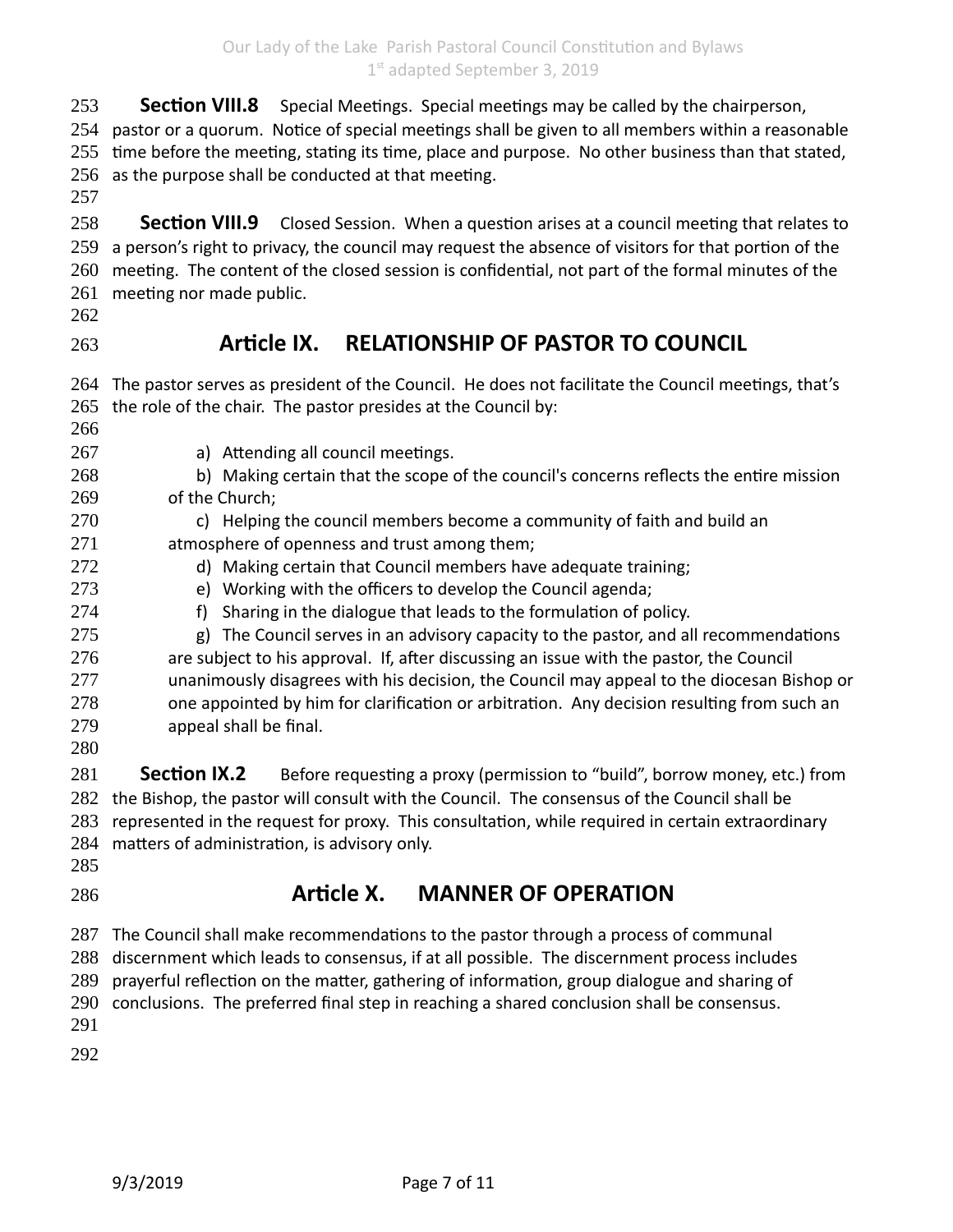| Article XI. |  | <b>STANDING COMMITTEES</b> |
|-------------|--|----------------------------|
|-------------|--|----------------------------|

**Section XI.1 The Executive Committee:** 294

a) The executive committee shall be comprised of the pastor, chair, secretary and one parish trustee. It is the responsibility of the executive committee to meet prior to the Council meeting to review minutes from previous meeting to be sent to members for review and to establish the agenda for the upcoming meeting

**Section XI.2 Standing Committees:** 300

> a) Each standing committee implements the Council's priorities and goals in its own areas of responsibility. All committee work should lead to building a faith community, proclaiming the Word of God, calling people to prayer and motivating people to serve others.

**Section XI.3 Scope:** 306

293

a) All committees are accountable to the Council (and of course, to the pastor). Committees are the working bodies of the Council, and make recommendations in their areas of responsibility consistent with the overall parish mission, Council bylaws, diocesan policies, and laws of the state.

b) (All parish groups and organization should relate to the Council through the standing committees, and be accountable for how their work is furthering the missions of the parishes.)

- **Section XI.4 Functions:** 316
	- a) The basic functions of each council standing committee are to:
	- b) Identify needs of the parish within its areas of responsibility.
	- c) Establish priorities among the needs and communicate how these needs can

realistically be addressed and where inter-committee collaboration might be effective.

- d) Formulate long-range and short-term goals and objectives.
- e) Research and investigate options to implement goals.
- f) Submit the proposed programs to the Council.
- g) Communicate with the pastor and pastoral staff about the implementation.
- h) Maintain communication with the parish concerning programs, encouraging active support and involvement.
- i) Maintain communication with the respective Diocesan offices and agencies for guidelines and resources. 328 329
	- j) Provide ongoing formation of committee members in its areas of responsibility through workshops, study, spiritual formation, etc.
- k) Determine budget priorities in the area of the committee's responsibility and make recommendations to the Council. 332 333
	- l) Periodically evaluate existing programs and activities.
- m) Provide the Council with regular, oral or written reports of the work of their committee. 335 336
- 337

330 331

334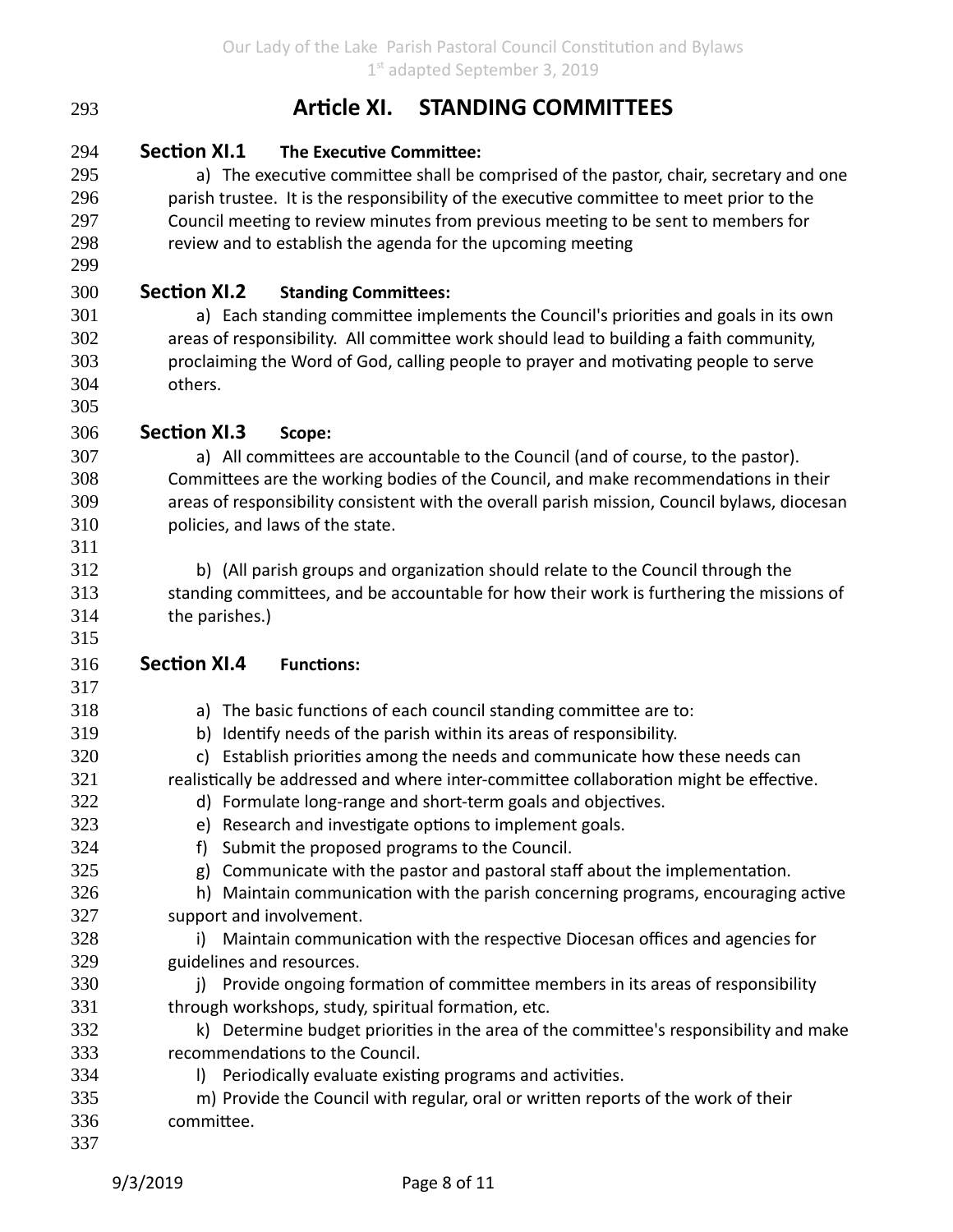| 338 |                     |                                                                                       |
|-----|---------------------|---------------------------------------------------------------------------------------|
| 339 | <b>Section XI.5</b> | The parish shall have the following committees accountable to the Council:            |
| 340 |                     |                                                                                       |
| 341 |                     | a) Worship and Spiritual Life:                                                        |
| 342 |                     | This committee assists the pastor and the parish in attaining a full,<br>(i)          |
| 343 |                     | conscious and active participation in the Mass and the prayer life of the parish. It  |
| 344 |                     | cultivates and gives direction to the liturgical aspect of parish life and provides   |
| 345 |                     | opportunities for parishioners to deepen their faith through a variety of prayer      |
| 346 |                     | experiences. It helps coordinate liturgical celebrations within the cluster. It helps |
| 347 |                     | maintain an ongoing program of education and training for liturgical ministers.       |
| 348 |                     |                                                                                       |
| 349 |                     | b) Religious Education and Faith Formation:                                           |
| 350 |                     | This committee assists the pastor and the parish in providing lifelong<br>(i)         |
| 351 |                     | opportunities for every person to grow deeper in their faith and personal             |
| 352 |                     | conversion. Such opportunities should include sacramental preparation, adult          |
| 353 |                     | and family ministry, youth ministry, school ministry and child ministry.              |
| 354 |                     |                                                                                       |
| 355 |                     | c) Schools:                                                                           |
| 356 |                     | This committee along with the priest, principal and director of religious<br>(i)      |
| 357 |                     | education is dedicated to the promotion and welfare of Catholic education. This       |
| 358 |                     | committee is responsible for identifying and expressing the educational goals and     |
| 359 |                     | objectives of the parish community.                                                   |
| 360 |                     |                                                                                       |
| 361 |                     | d) Parish Life/Envisioning Team:                                                      |
| 362 |                     | This committee supports the overall vibrancy of parish life. It may plan<br>(i)       |
| 363 |                     | social activities, spiritual retreats and other needed activities or programs which   |
| 364 |                     | foster community and enhance the quality of parish life. It is responsible for        |
| 365 |                     | assisting the parish pastoral staff in hospitality, new member registration and       |
| 366 |                     | orientation as well as recommending pastoral care policies and procedures.            |
| 367 |                     |                                                                                       |
| 368 |                     | e) Stewardship:                                                                       |
| 369 |                     | The stewardship committee promotes parishioners giving of their time,<br>(i)          |
| 370 |                     | talent and treasure, through a scriptural understanding of stewardship. It makes      |
| 371 |                     | the needs of the community known and organizes ways to solicit people to use          |
| 372 |                     | their talents and time for the good of the community. It appropriately promotes       |
| 373 |                     | the giving of financial resources to empower the parish to live out its mission and   |
| 374 |                     | goals. The stewardship committee encourages the conservation of God-given             |
| 375 |                     | natural resources.                                                                    |
| 376 |                     |                                                                                       |
| 377 | f)                  | <b>Human Concerns/Social Justice:</b>                                                 |
| 378 |                     | This committee discerns needs of persons in the parish and wider<br>(i)               |
| 379 |                     | community, especially the poor, and identifies resources to meet those needs,         |
| 380 |                     | enlisting the active cooperation of all parishioners. Committee members are not       |
| 381 |                     | responsible to do all of the committee's work, but rather to involve others in        |
| 382 |                     | actively accepting the responsibility of their baptism.                               |
| 383 |                     |                                                                                       |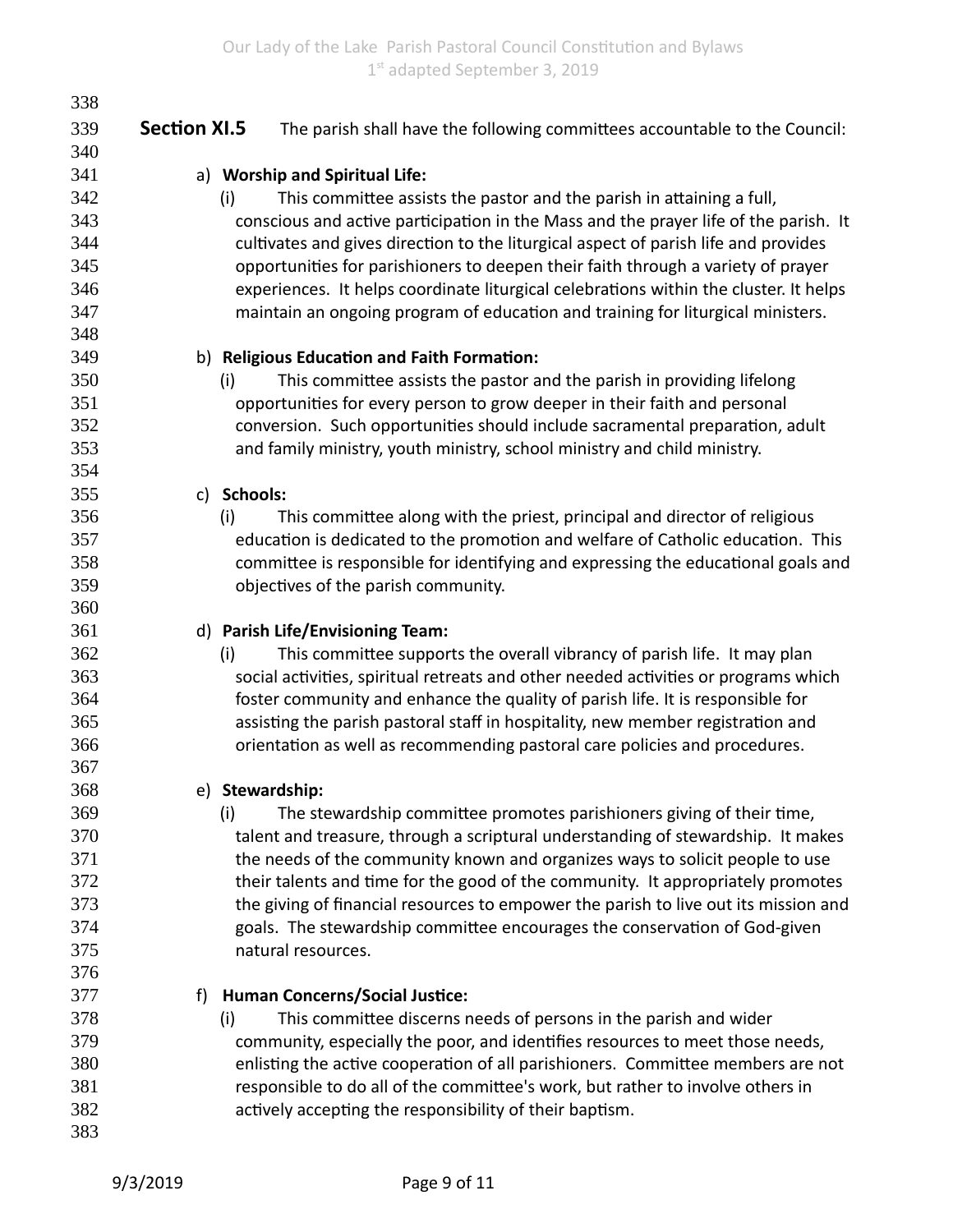| 384<br>385<br>386<br>387<br>388<br>389 | g) Vocations:<br>This committee works with the diocesan Office of Vocations and does<br>(i)<br>whatever it can to foster vocations to the priesthood, diaconate, religious life and<br>lay ministry, praying and sponsoring programs and retreats to help all people<br>recognize and respond to God's call. |  |  |
|----------------------------------------|--------------------------------------------------------------------------------------------------------------------------------------------------------------------------------------------------------------------------------------------------------------------------------------------------------------|--|--|
| 390                                    | <b>Section XI.6</b><br>All standing committees operate under a set of common Standing                                                                                                                                                                                                                        |  |  |
| 391                                    | Committee Guidelines established by the Council and reviewed periodically by the Council. Each                                                                                                                                                                                                               |  |  |
| 392                                    | committee chairperson shall meet with the Council at least once a year. A committee is able to                                                                                                                                                                                                               |  |  |
| 393<br>394                             | make decisions only if a quorum is present which means a majority of its members.                                                                                                                                                                                                                            |  |  |
| 395                                    | a) The chairperson of each committee shall be discerned by and from the committee                                                                                                                                                                                                                            |  |  |
| 396                                    | members, based on competence, leadership ability and knowledge of the committee's                                                                                                                                                                                                                            |  |  |
| 397                                    | area of ministry. The term of office for the chairperson is one year. Other officers                                                                                                                                                                                                                         |  |  |
| 398                                    | determined by the committee, e.g. secretary, are selected in a similar manner. Neither an                                                                                                                                                                                                                    |  |  |
| 399                                    | employee of the parish nor an ex officio member of the council shall be eligible to be an                                                                                                                                                                                                                    |  |  |
| 400                                    | officer.                                                                                                                                                                                                                                                                                                     |  |  |
| 401                                    | b) (Include the following if the parish pastoral council has a liaison to each standing                                                                                                                                                                                                                      |  |  |
| 402                                    | committee.)                                                                                                                                                                                                                                                                                                  |  |  |
| 403                                    |                                                                                                                                                                                                                                                                                                              |  |  |
| 404                                    | <b>Section XI.7</b>                                                                                                                                                                                                                                                                                          |  |  |
| 405                                    | a) Council-Committee Liaison:                                                                                                                                                                                                                                                                                |  |  |
| 406                                    | (i)<br>The Council shall select from its at-large members a liaison to each of its                                                                                                                                                                                                                           |  |  |
| 407                                    | standing committees at the annual transition meeting following the selection of                                                                                                                                                                                                                              |  |  |
| 408                                    | new officers. Liaisons shall serve for a one-year term beginning with the                                                                                                                                                                                                                                    |  |  |
| 409                                    | conclusion of the transition meeting. Ex officio members of the Council are                                                                                                                                                                                                                                  |  |  |
| 410<br>411                             | ineligible to serve as liaisons.                                                                                                                                                                                                                                                                             |  |  |
| 412                                    | <b>Section XI.8</b><br>The parish shall have a separate Finance Council accountable to the pastor.                                                                                                                                                                                                           |  |  |
| 413                                    | Canon law requires that each parish have a Finance Council. A Finance Council is a separate,                                                                                                                                                                                                                 |  |  |
| 414                                    | stand-alone council and not a subcommittee of the Parish Pastoral Council.                                                                                                                                                                                                                                   |  |  |
|                                        |                                                                                                                                                                                                                                                                                                              |  |  |

415

## **Article XII. AMENDMENTS TO THE CONSTITUTION AND THE BYLAWS** 416

417 Subject to the approval of the pastor, this constitution and bylaws may be amended at any regular 418 or special meeting by consensus or a two-thirds vote of the Council at two consecutive meetings 419 of the council and thereafter by approval of a majority of the parishioners participating in the 420 parish approval process.

421

422